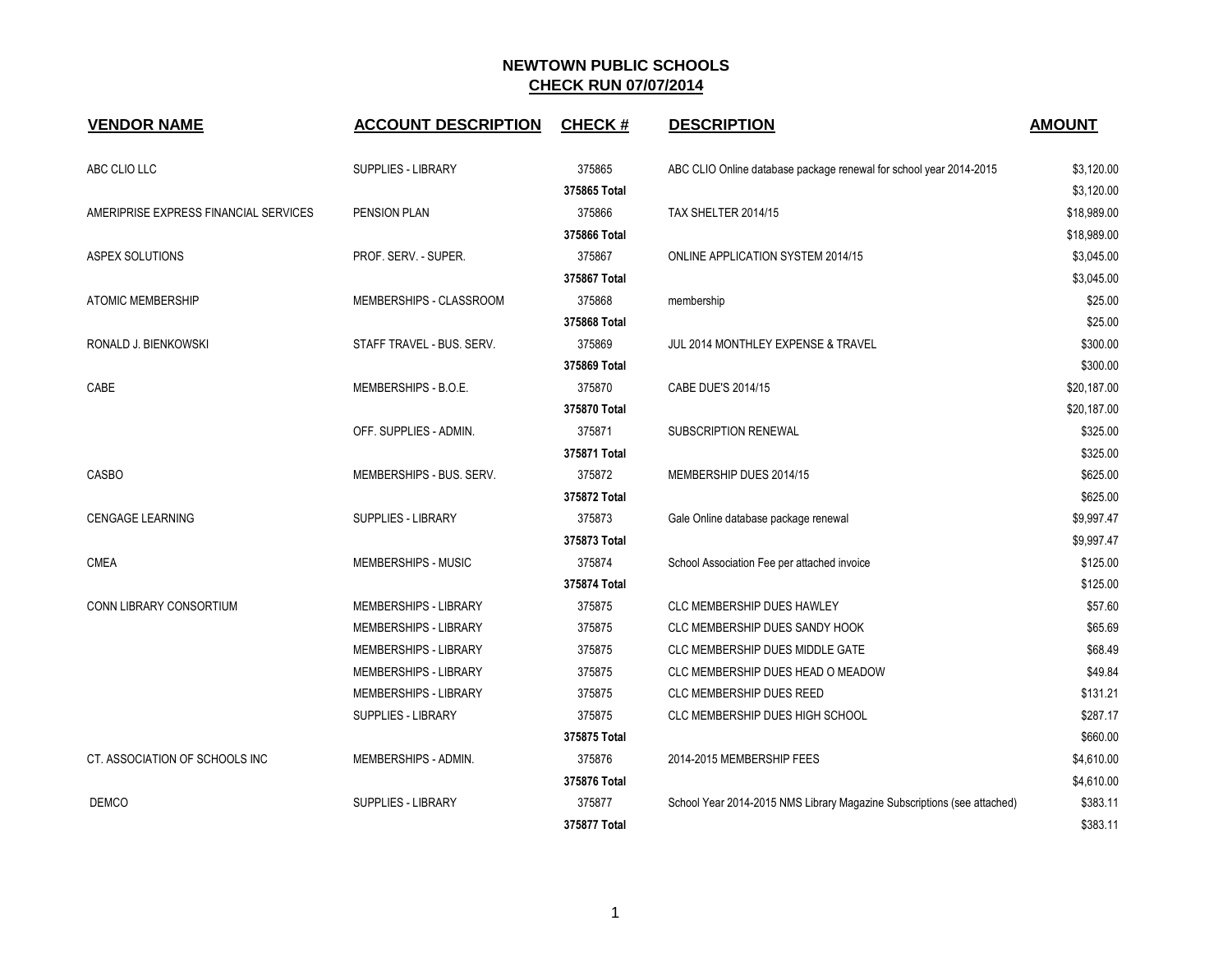## **NEWTOWN PUBLIC SCHOOLS CHECK RUN 07/07/2014**

| <b>VENDOR NAME</b>                                                      | <b>ACCOUNT DESCRIPTION</b>     | <b>CHECK#</b> | <b>DESCRIPTION</b>                                                          | <b>AMOUNT</b> |
|-------------------------------------------------------------------------|--------------------------------|---------------|-----------------------------------------------------------------------------|---------------|
| DISCOVERY EDUCATION                                                     | INSTR. SUPPLIES - COMPUTER ED. | 375878        | Computer Education portion of Discovery Ed Streaming                        | \$1,600.00    |
|                                                                         | INSTR. SUPPLIES - SCIENCE      | 375878        | Science portion of Discovery Education Streaming                            | \$1,995.00    |
|                                                                         |                                | 375878 Total  |                                                                             | \$3,595.00    |
| <b>EBSCO</b>                                                            | <b>SUPPLIES - LIBRARY</b>      | 375879        | Magazine subscription service renewal for school year 2014-2015             | \$3,253.77    |
|                                                                         |                                | 375879 Total  |                                                                             | \$3,253.77    |
| EDUCATION CONNECTION                                                    | MEMBERSHIPS - SUPER.           | 375880        | MEMBERSHIP ADMIN 2014/15                                                    | \$650.00      |
|                                                                         | MEMBERSHIPS - SUPER.           | 375880        | MEMBERSHIP STUDENT SERV 2014/15                                             | \$917.73      |
|                                                                         | MEMBERSHIPS - B.O.E.           | 375880        | MEMBERSHIP ED CONN 2014/15                                                  | \$3,040.50    |
|                                                                         |                                | 375880 Total  |                                                                             | \$4,608.23    |
| DR. LINDA A. GEJDA                                                      | STAFF TRAVEL - SUPER.          | 375881        | JULY 2014 MONTHLEY EXPENSE & TRAVEL                                         | \$300.00      |
|                                                                         |                                | 375881 Total  |                                                                             | \$300.00      |
| <b>INFOBASE PUBLISHING</b>                                              | SUPPLIES - LIBRARY             | 375882        | Blooms Literary Reference Online database renewal for school year 2014-2015 | \$1,459.23    |
|                                                                         |                                | 375882 Total  |                                                                             | \$1,459.23    |
| <b>JSTOR</b>                                                            | <b>SUPPLIES - LIBRARY</b>      | 375883        | JSTOR Online database renewal (see attached.)                               | \$1,375.00    |
|                                                                         |                                | 375883 Total  |                                                                             | \$1,375.00    |
| <b>NASSP</b>                                                            | MEMBERSHIPS - ADMIN.           | 375884        | STUDENT COUNCILS MEMBERSHIP FEE                                             | \$95.00       |
|                                                                         | MEMBERSHIPS - ADMIN.           | 375884        | NATIONAL HONOR SOCIETY MMEBERSHIP FEE                                       | \$85.00       |
|                                                                         |                                | 375884 Total  |                                                                             | \$180.00      |
| <b>NAVIANCE INC.</b>                                                    | CONTRACTED SERV. - GUIDANCE    | 375885        | Naviance for Middle School District Edition                                 | \$1,660.00    |
|                                                                         |                                | 375885 Total  |                                                                             | \$1,660.00    |
| <b>NCTM</b>                                                             | <b>MEMBERSHIPS - MATH</b>      | 375886        | Membership renewal per attached renewal notice.                             | \$87.00       |
|                                                                         |                                | 375886 Total  |                                                                             | \$87.00       |
| <b>NEASC</b>                                                            | MEMBERSHIPS - ADMIN.           | 375887        | MEMBERSHIP FEES 2014-2015                                                   | \$4,160.00    |
|                                                                         |                                | 375887 Total  |                                                                             | \$4,160.00    |
| <b>NELMS</b>                                                            | MEMBERSHIPS - ADMIN.           | 375888        | NELMS Comprehensive school membership renewal per attached.                 | \$295.00      |
|                                                                         |                                | 375888 Total  |                                                                             | \$295.00      |
| <b>NEWSBANK INC.</b>                                                    | <b>SUPPLIES - LIBRARY</b>      | 375889        | News Bank Online Database renewal for school year 2014-2015                 | \$3,125.00    |
|                                                                         |                                | 375889 Total  |                                                                             | \$3,125.00    |
| T.R. PAUL INC.                                                          | <b>PENSION PLAN</b>            | 375890        | NEWTOWN PENSION PLAN BOE 2014/15                                            | \$402,958.00  |
|                                                                         |                                | 375890 Total  |                                                                             | \$402,958.00  |
| PERSHING LLC FBO TOWN OF NEWTOWN PENSION OTHER POST EMPLOYMENT BENEFITS |                                | 375891        | OTHER POST EMPLOYMENT BENEFITS                                              | \$100,000.00  |
|                                                                         |                                | 375891 Total  |                                                                             | \$100,000.00  |